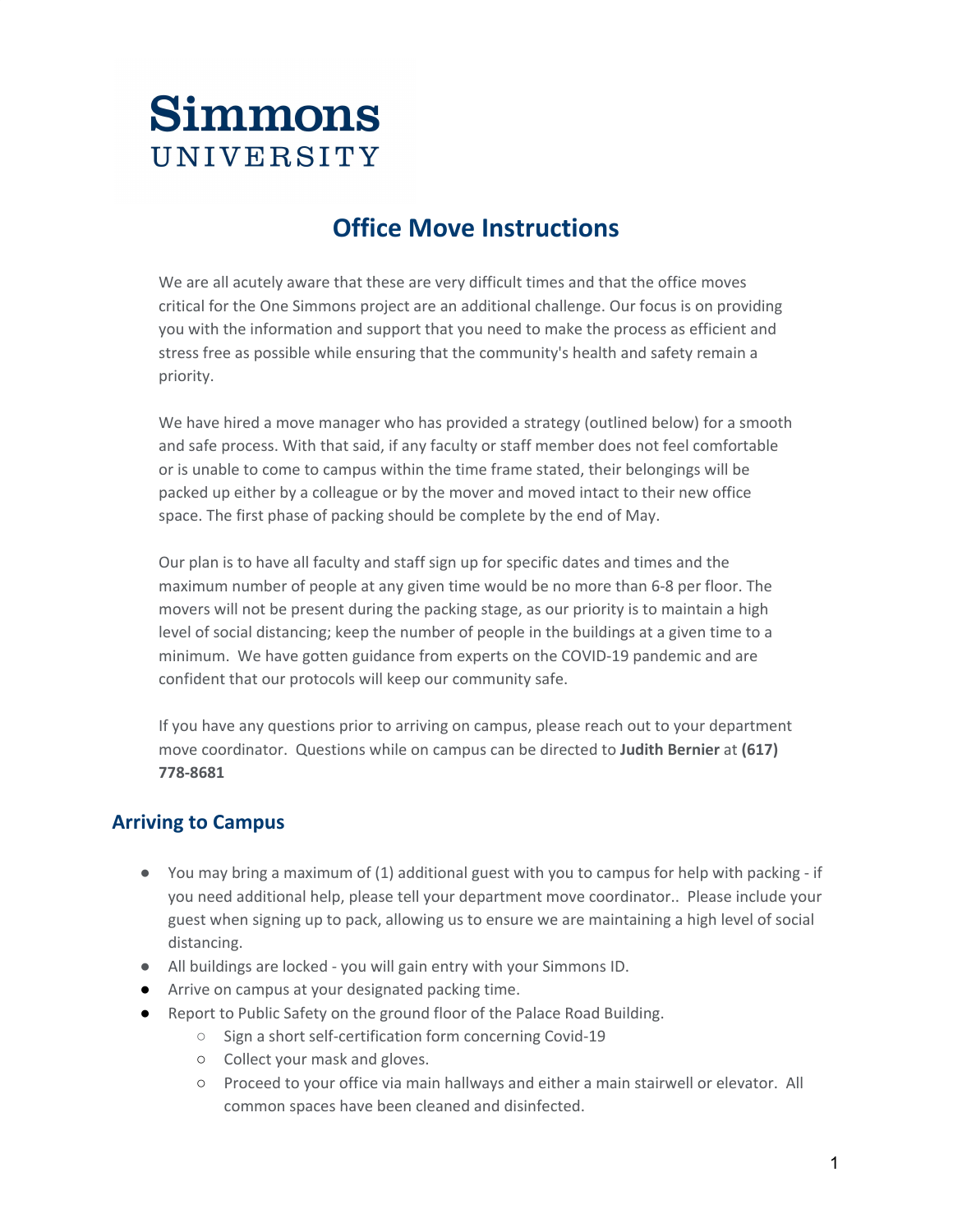#### **Parking on Campus**

- If you are arriving by car, pull a white ticket and park in the Simmons garage (validation instructions are below).
- Please park in the SOM garage on the 1st level near the access tunnel to the Main College Building.
- Proceed directly to Public Safety.

#### **Packing Your Office/Workspace**

- Boxes, labels and packing materials will be delivered to your office suite.
- Pack your office/workspace.
	- Include contents of your desk, shelves, bookcases and storage closets.
	- $\circ$  File cabinets independent (free-standing) of your desk, empty/pack top drawers only. You can leave the bottom two file drawers full. 2 drawer file cabinets can stay full.
	- $\circ$  Leave empty drawers/file cabinets unlocked and keys in the lock or taped to the top.
	- Plan to take home any materials you will need to proceed working from home until we return to campus.
	- It is recommended that personal items of value or sentiment, including plants, be taken home before the move and brought back after the move is completed.
	- Frequently overlooked items include: whiteboards, desk pads, chair/floor mats, and personal wall art. Simmons-owned wall art will be removed and stored by a member of the Art & Music Department.
	- Please empty all fridges and bring home all food (including coffee makers, electric tea pots, etc.)
	- $\circ$  Purge/recycle materials that are not needed in your new location. Recycling bins are located in all main access areas.
	- Shred Bins are located across from the Copy & Mail office.
	- Donation book boxes located in Lefavour Lobby, Palace Road Lobby and outside the bookstore in the basement level of the Main College Building.
	- The following items will be moved by movers.
		- Desktop PC, Docking Station, Computer Monitor(s), Keyboard, Mouse, External Drive, Telephone and other peripherals, PLEASE LEAVE ALL CABLES CONNECTED
		- NOTE: If you have brought home equipment to work remotely, please note the devices on your **Packing Inventory Form**. This will allow us to properly maintain a complete inventory.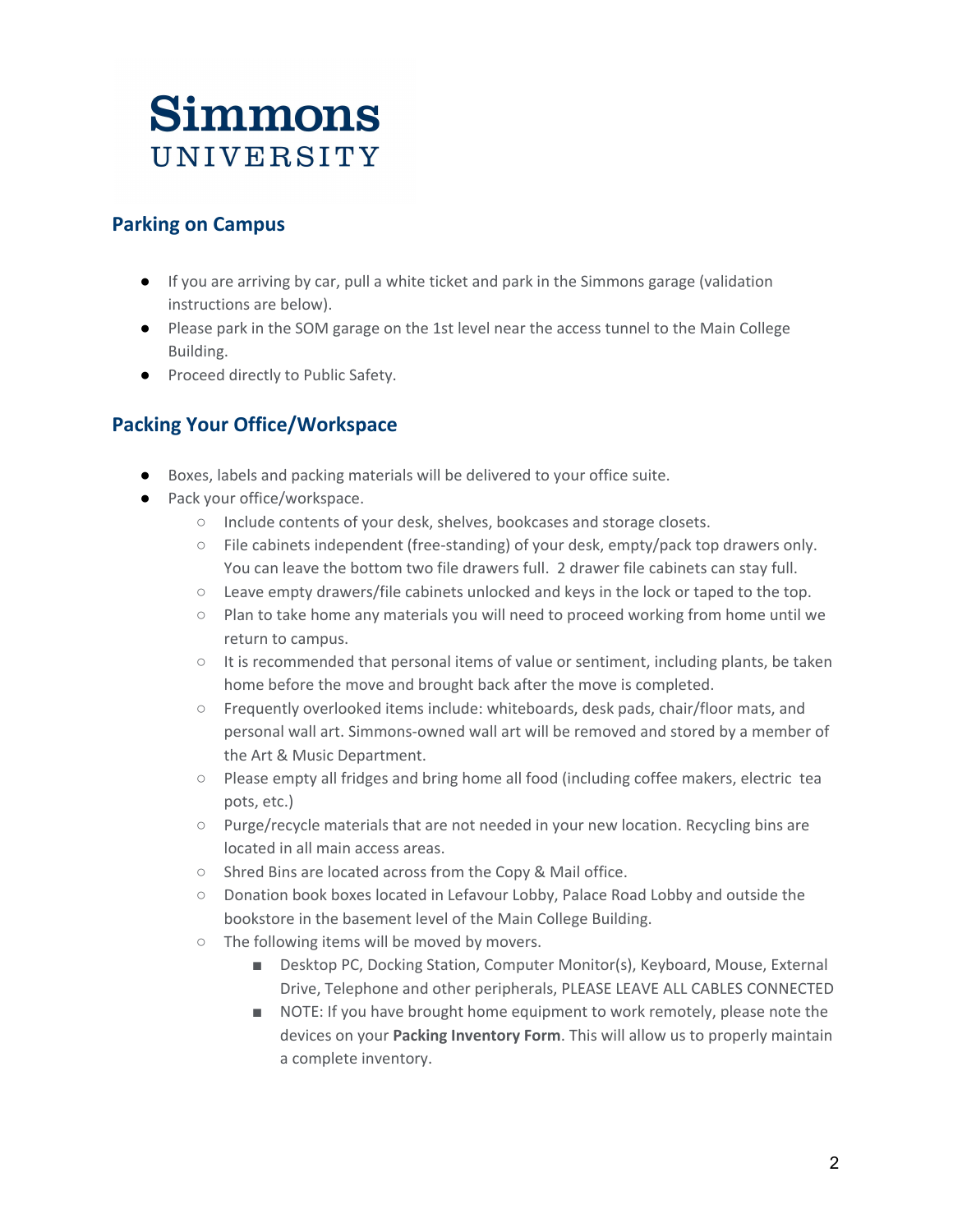### **Labeling Items**

- Anything you want moved should be labeled including: desk chair, whiteboards, desk pads, etc.
- Use only the color labels supplied by the mover. They are made with a special adhesive for easy removal.
- On the label, write the floor, building and room number of your *new* office location. New office location information can be found on the attached spreadsheet. On the label where it says *Piece* replace with your *last name*. Unlabeled items/boxes will not be moved.
- Use a dark colored marker (vs. pen or pencil) for the labels. Sample label below:



- Place a label on each box/item.
- Fill out the packing inventory form and tape it to the door of your office.

### **Departing Campus**

- When packing is complete and/or your allotted time slot has ended please ensure that you have taped the **Packing Inventory Form** to the outside of your door. If you need more time, please contact Judith Bernier at (617) 778-8681.
- Check out with Public Safety on the ground floor of the Palace Road building.
	- Public Safety will provide you with a blue parking validation ticket.